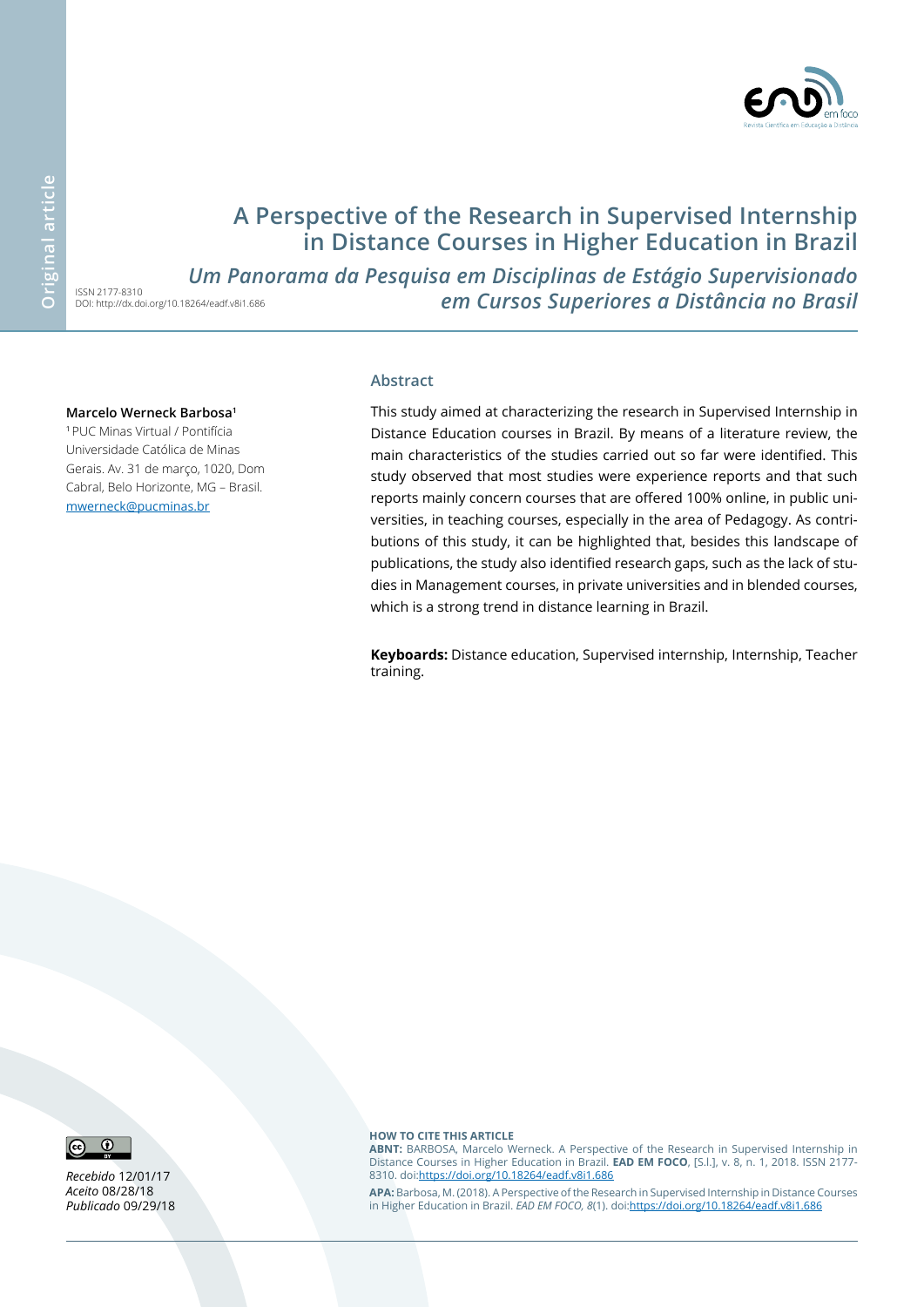#### *Um Panorama da Pesquisa em Disciplinas de Estágio Supervisionado em Cursos Superiores a Distância no Brasil*

#### *Resumo*

*Este estudo teve como objetivo traçar um panorama da pesquisa em Estágio Supervisionado em cursos superiores a distância no Brasil. Por meio de uma revisão da literatura, foram identificadas as principais características dos estudos realizados até então. O estudo observou uma concentração de trabalhos publicados do tipo relato de experiência e que tais relatos se concentram em cursos 100% a distância, ministrados em universidades públicas, em cursos de licenciatura e formação de professores, sobretudo na área de Pedagogia. Como contribuições deste trabalho, destaca-se, além da observação desse panorama de publicações, a identificação de lacunas de pesquisa na área, como a falta de relatos da orientação de estágio em cursos da área de Gestão, em universidades particulares e ainda abrangendo a modalidade semipresencial, uma tendência para as universidades no Brasil.* 

*Palavras-chave: Educação a distância, Estágio supervisionado, Estágio curricular, Formação de professores.*

### **1.** Introduction

The concern with the internship goes back to the origins of teacher training courses. It reports on concerns about issues related to the relationship between theory and practice, content and form, disciplinary knowledge and pedagogical knowledge, training space and professional practice space (Neto & Santiago, 2015). A little different from teaching practice, the internship is a stage of the professional training developed by the student in the future field of work, structured, mediated, guided, monitored and evaluated by the training institution supervised by the institution that is the field of study (Will, 2012). The Supervised Internship (SI) is, therefore, any activity that allows the student to acquire specific professional experience and that contributes effectively to its absorption by the job market. Experiences of coexistence can be considered in a work environment with fulfillment of tasks with established deadlines, work in a hierarchical environment and with cooperative or corporatist components. The purpose of the Supervised Internship is to provide the student with the opportunity to apply their academic knowledge in situations of classical professional practice, creating the possibility of exercising their skills. It is hoped that, with this, the student will have the option to incorporate practical attitudes and acquire a critical view of his / her professional field of work (Oliveira & Cunha, 2006). SI is of paramount importance in any area of activity, and can be understood as a moment of approximation with its field of professional activity, since it is of utmost importance the articulation between theory and practice for the construction of knowledge (Freire & Lima, 2013). The Internship should be understood as a curricular component and a training practice that goes through the training process, extending throughout the professional training course, in which a relationship between the initial training space and the professional work space becomes effective. the responsibility of a team of teachers (Neto & Santiago, 2015).

The orientation of the internship practice assumes different names in each course or area of knowledge. In this text, the term Supervised Stage will be used, but it is emphasized that names like Curricular Internship, Oriented Stage or even Teaching Practices can be used and are found in academic papers on the subject. In any case, in all cases, this discipline is considered as the pre-professional space in which

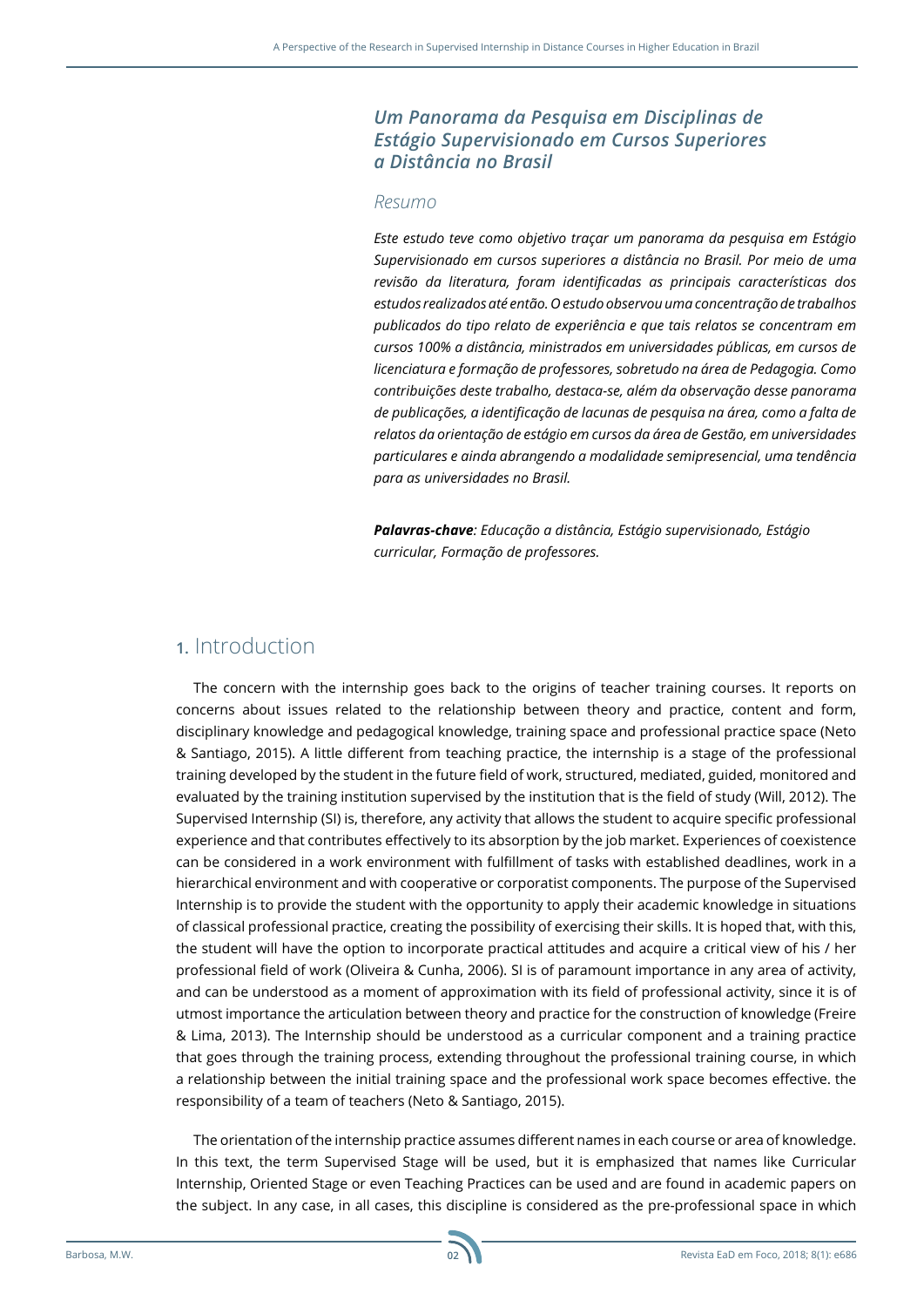the student has direct contact with the school field of training and their daily life. Under the supervision of a teacher of the training institution, the internship allows the accomplishment of diverse activities in the field of work, aiming the understanding of its organization and dynamics (Neto & Santiago, 2015). The internship allows practical studies, requiring students to posture and articulation in the teaching and learning process and knowledge of work practices, being a probationary period. Thus, the learning and experience acquired at that moment support the formation of their global vision, market and academic life (Cruz, 2012).

In distance courses, questions arise about how the Supervised Internship should be conducted. At first, SI in Distance Education (DE) does not have the on-site supervision of the tutor teacher because the course is distance. Therefore, in many cases, supervision is carried out through evaluation instruments, control cards and a very close partnership with the organizations in which the student is inserted (Medina & Prudente, 2012). There are other authors, however, who believe that even in distance courses the curricular internship must be carried out in presential moments, as well as some other activities (Santos & Sabbatini, 2013). In any case, the Supervised Internship is a proposal that is only feasible collectively. The actions to be developed come from a systemic process that requires multidisciplinary teams that act in a harmonious way. The construction of knowledge increasingly takes place in a collaborative way, based on co-authorship and networking (Will, 2012). In addition, the DE teacher or trainer needs to acquire knowledge related to the digital culture. The DE demands from the teacher a new look regarding education, since it has different characteristics from those of traditional teaching (Santos & Sabbatini, 2013).

Despite the evolution and expansion of distance courses in Brazil, there are still few studies on Supervised Internship, even though this discipline is so important for the training of university graduates. In this way, it is necessary to understand how the practice and the research in Supervised Internship in distance courses in the country has been carried out. Therefore, this study aims to conduct an exploratory study to characterize the research in supervised internship in distance courses in Brazil. Through a review of the literature, the main characteristics of the studies carried out up until then were identified. In this way, we intend to identify gaps and research opportunities that may contribute to the advancement of the area.

The remainder of this article is organized as follows: Section 2 presents the theoretical framework, advancing in the understanding of topics related to the Supervised Internship in the DE. Section 3 describes the methodology used in this study, while Section 4 presents the results of this work. Section 5 presents conclusions of the paper, its limitations and possibilities of future work.

# **2**. The Distance Supervised Internship

The stage is configured as a field of knowledge and should not be reduced to an instrumental practical activity. Through it, interaction occurs with the social field and the development of educational practices. The Stage is considered a space conducive to reflection, an opportunity to associate practice with theory. The practice of the curricular internship is extremely important for the students in formation, because it is the moment to observe the reality of the organizations and institutions, allowing the opportunity to reflect on the theory learned during the course, associating with its practice contextually (Freire & Lima, 2013). In many courses, the internship is not an optional activity, but one of the preconditions for obtaining the diploma. It is essential and understood as the learning time that, through a period of duration, a student remains somewhere or craft to learn to practice and then to practice (Medina & Prudente, 2012). The Supervised Internship, when well guided by those responsible, can feed the student's desire for practical experience, theory and for disseminating this knowledge (Cruz, 2012).

The internship is thus a special form of theoretical and practical training that takes place in formal and / or non-formal educational institutions, in which the trainee effectively assumes the role of teacher

**03**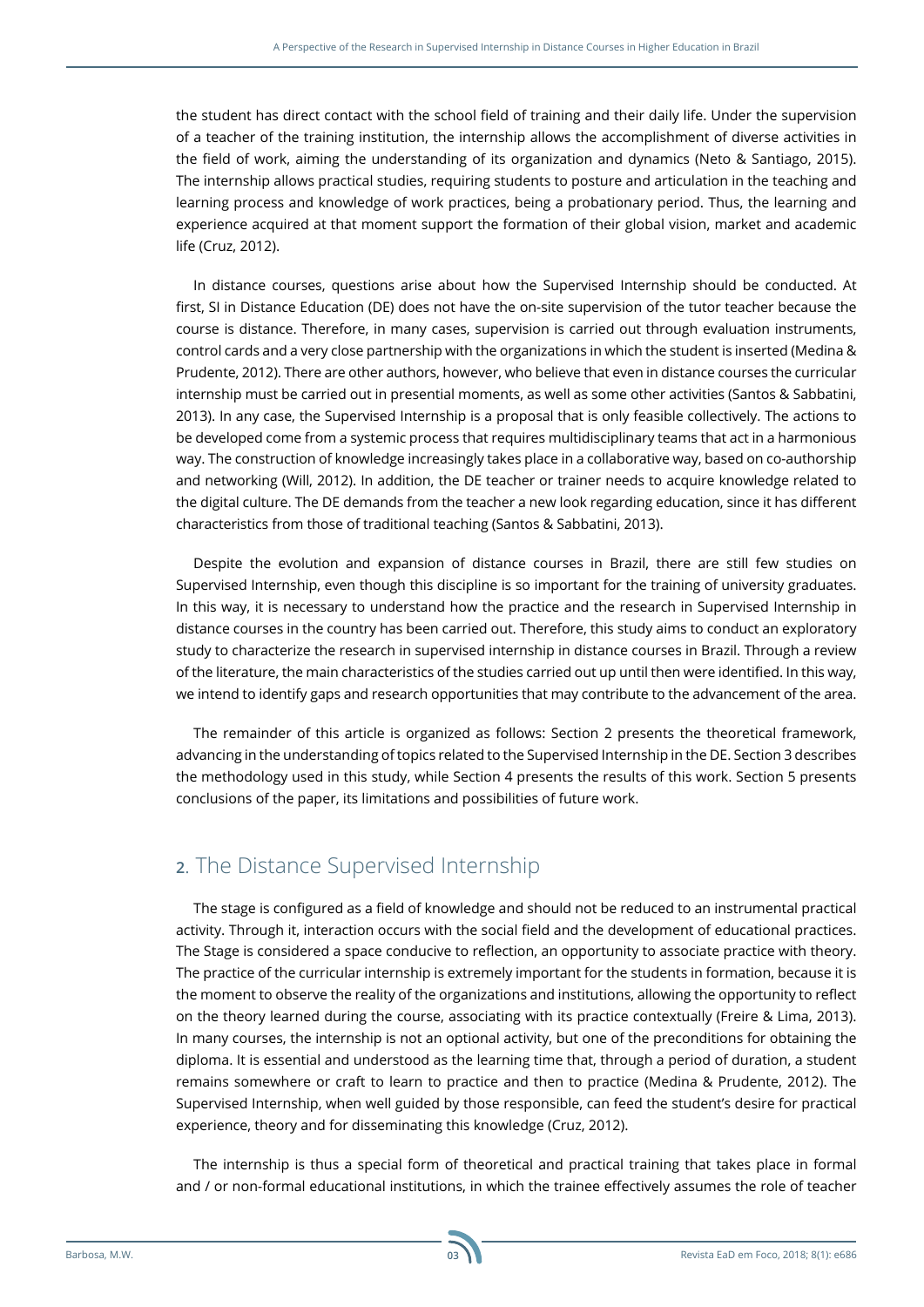and performs other activities inherent in the educational routine, developing his / her competencies ( Will, 2012). It is easy to understand that the Supervised Internship, perhaps more than other curricular components, brings this mutuality, in which those who teach and those who learn are the subjects of a process – rather than formation, construction and creation (Oliveira & Cunha, 2006). In this way, it is intended to facilitate and at the same time to value the Academic Internship as a pedagogical activity, aiming to provide the student with the opportunity to verify or apply theories learned in the content of the various disciplines in order to achieve real achievement in their studies (Cruz, 2012). Finally, with the practice of the internship it is possible to build the profile of the professional, seeking to intervene in the reality of a critical way, increasing knowledge, skills and competences. The internship should be based on research, reflection and participation, broadening its curricular formation, associating theory and practice. It should be a moment of research and action in the face of school reality (Freire & Lima, 2013).

Although it is not the focus of this study, it is important to emphasize that there is a set of official documents that regulate the Supervised Internship of teacher training courses, such as the Law on Guidelines and Bases of Education (LDBEN) – Law n. 9,394/ 96; the National Curricular Guidelines; and Law n°, 11.788/08, which deals with the student placement in Brazil (Medina & Prudente, 2012).

The stages in the distance modality still bear much resemblance to the traditional teaching format and involve planning, observation, and, in the case of undergraduate teachers, teaching (Kanashiro, Noal, Rocha & Burigato, 2011). In Distance Education, internship practice is a constant challenge, considering the role of undergraduate courses in teacher education for basic education (Silva, Freitas & Alcoforado, 2010). However, considering that the DE student is, in general, also a worker, there are a number of difficulties for the realization of stages (Kanashiro et al., 2011).

The field of teacher training in the DE mode has been gaining space today and has been sought by a significant portion of the public seeking the higher education diploma. The reasons why this demand is growing can be discussed both in the context of higher education policies and also by the socio-educational issues specifically addressed by distance learning courses (Pierro, Santos & Drummond, 2012). The stage should be seen as a fundamental curricular component in the training of students and teachers, especially because it facilitates the articulation between theory and practice and, thus, potentiates the construction of teacher identity (Cruz, 2012). The trainee should be aware of the challenges posed to the teaching profession, but first and foremost the stage should be a satisfactory moment of teaching and learning, including the difficulties faced by the profession. It is possible that the trainee does not fully understand the professional practice at the internship stage, as it is insufficient for the trainee to understand the complex problems he will face at school, in his daily life as a professional (Feldkercher, 2011), but not for this is no longer an important moment of practice and contact with professional life.

# **3**. Methodology

This work can be characterized as an exploratory study, carried out by means of a review of the literature with the objective of identifying researches and practical experiences in disciplines of Remotely supervised Internship. Unlike other literature reviews, especially the systematic ones, which restrict searches for articles in databases or journals, this study chose to broaden the search domain for the web in general, aiming to find a greater number of studies that address experiences and studies on distancesupervised internship in Brazil. Initially, the searches were conducted in qualified journals in the area of Education: Linhas Críticas, EAD em Foco e Revista de Novas Tecnologias na Educação. However, the number of articles found in these journals was small, which motivated the expansion of the search for the entire web. The search tool used at that time was Google Scholar. This same procedure was adopted in the work of Wangenheim, Kochanski & Savi (2009).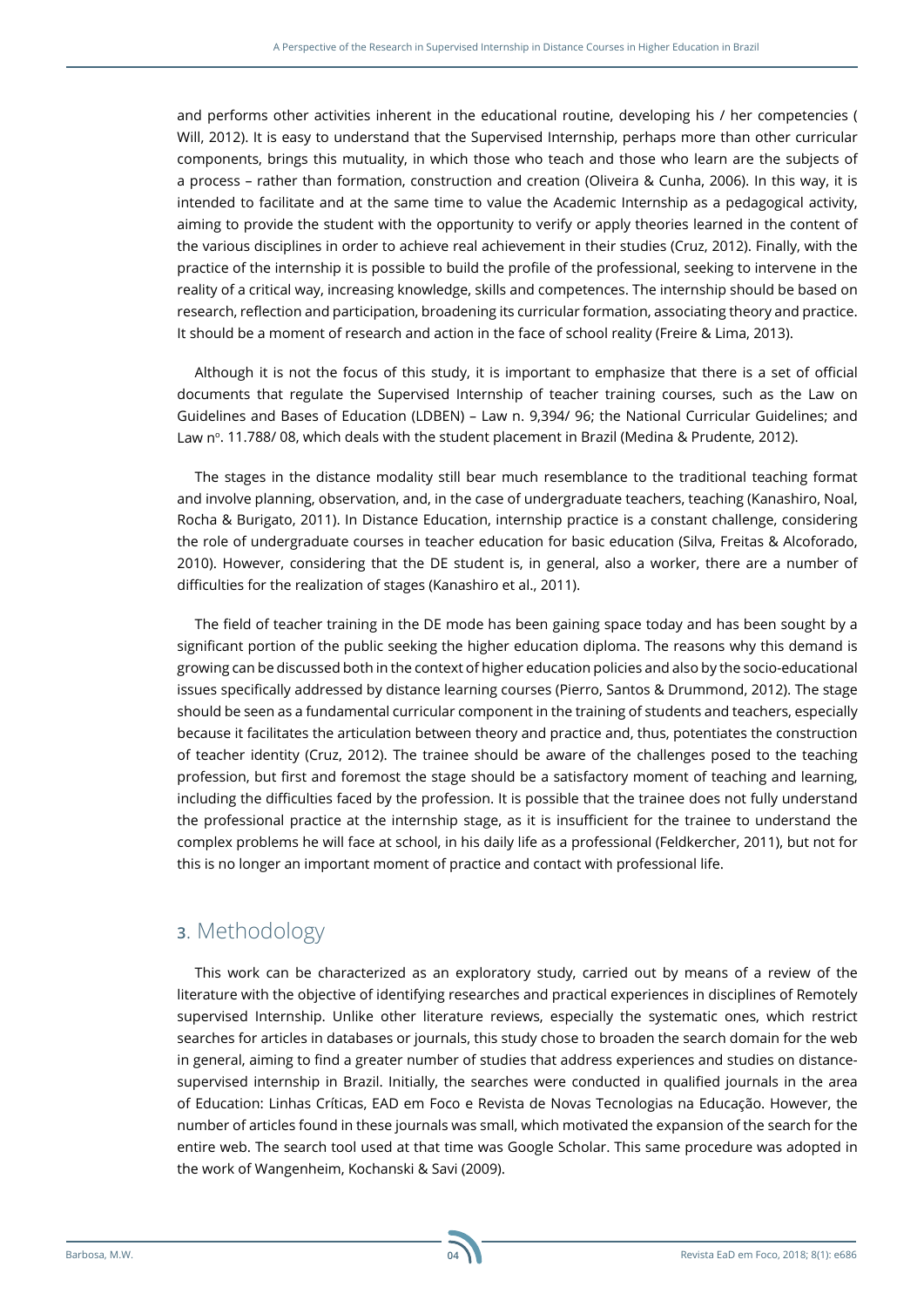The search was performed using the search string "stage" AND ("virtual" OR "distance"). As a criterion of inclusion, the studies needed to address theoretical themes about the internship or reports of experience in disciplines of Distance-supervised Internship. The results returned by the search engine were processed as follows: the titles were read and, if necessary, the abstracts to identify if the work met the defined inclusion criteria. The works that met the criteria were read completely; some characteristics of the study were analyzed and are presented in the next section.

## **4**. Results and Discussion

After the research, sixteen studies met the inclusion criteria defined in the work planning. Some data from these studies are presented in Table 1 and discussed below. In summary, it can be observed that most studies:

- adopted the experience reporting methodology;
- Adopted as study courses in 100% distance mode;
- was held in public universities;
- was held in undergraduate courses, most of which were in Pedagogy courses.

| Reference                  | Methodolody          | <b>Modality</b>               | Private/<br>Public | Graduation/<br>Bachelor's<br>degree | <b>Course Field</b>                                 |
|----------------------------|----------------------|-------------------------------|--------------------|-------------------------------------|-----------------------------------------------------|
| (Silva et al., 2010)       | Experience<br>Report | DF                            | Public             | Graduation                          | Computing                                           |
| (Moraes, 2015)             | Experience<br>Report | DE                            | Public             | Graduation                          | Languages                                           |
| (Pierro et al., 2012)      | Experience<br>Report | Blended<br>learning           | Public             | Graduation                          | Pedagogy                                            |
| (Medina & Prudente, 2012)  | Experience<br>Report | DE                            | Private            | Graduation                          | Physical<br>Education                               |
| (Cruz, 2012)               | Conceptual           | $\qquad \qquad \blacksquare$  | $\overline{a}$     | $\overline{a}$                      | ä,                                                  |
| (Raabe & Cybis, 2004)      | Experience<br>Report | DE                            | Public             | Bachelor's                          | Information<br>Systems/<br>Usability<br>Engineering |
| (Feldkercher, 2011)        | Experience<br>Report | Classroom<br>lesson and<br>DE | Public             | Graduation                          | Mathema-<br>tics                                    |
| (Oliveira & Cunha, 2006)   | Experience<br>Report | DE                            | Public             | Graduation                          | Pedagogy                                            |
| (Patatt, 2010)             | Experience<br>Report | DF                            | Public             | Graduation                          | Languages                                           |
| (Kanashiro et al., 2011)   | Experience<br>Report | DF                            | Public             | Graduation                          | Languages,<br>Mathema-<br>tics and<br>Pedagogy      |
| (Santos & Sabbatini, 2013) | Experience<br>Report | DE                            | Public             | Graduation                          | Pedagogy                                            |

#### **Table 1**: Revision results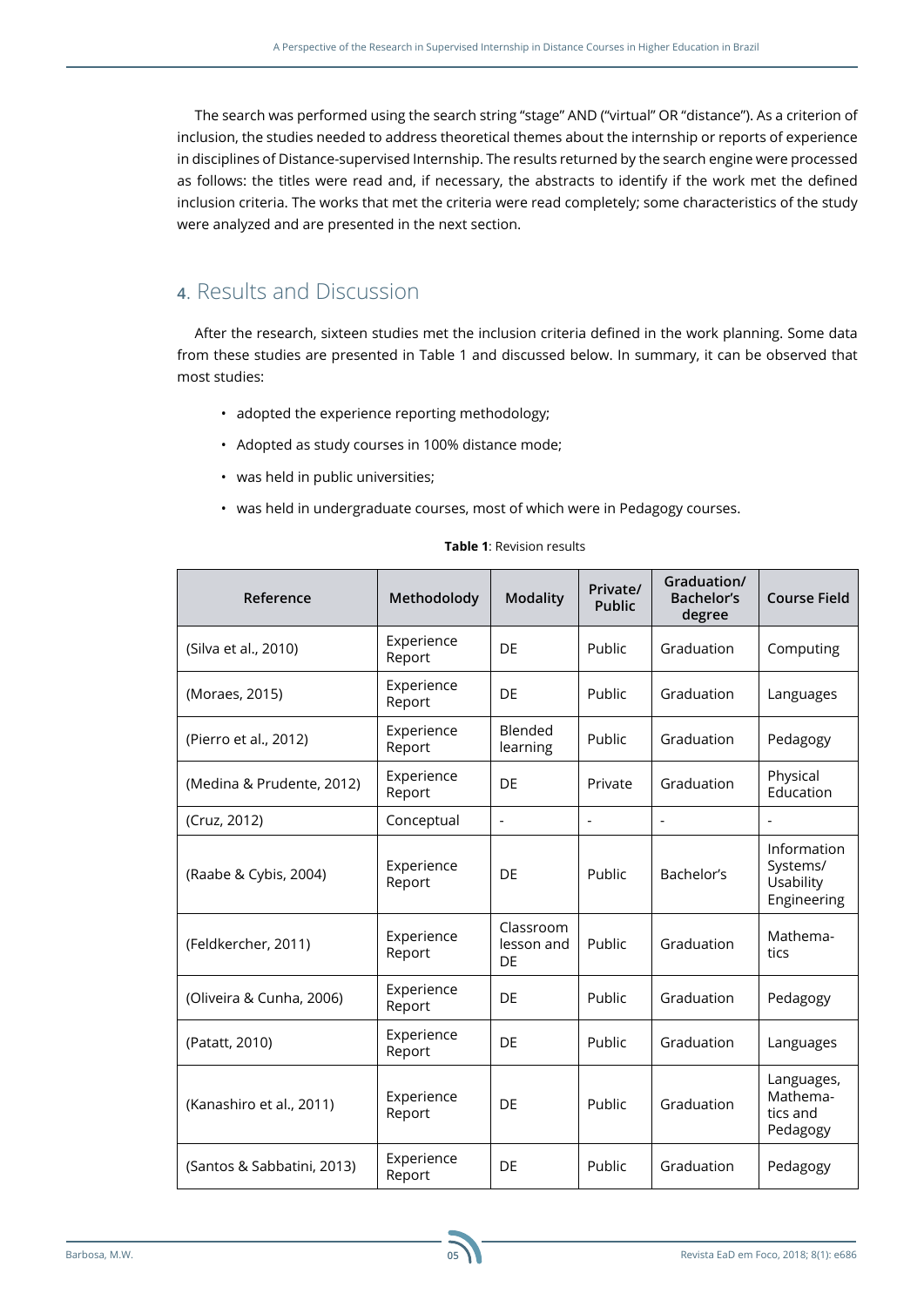| (Will, 2012)                        | Experience<br>Report | DE | Private | Graduation               | Pedagogy  |
|-------------------------------------|----------------------|----|---------|--------------------------|-----------|
| (Lima, 2012)                        | Conceptual           | -  | -       | $\overline{\phantom{0}}$ | -         |
| (Freire & Lima, 2013)               | Experience<br>Report | DE | Public  | Graduation               | -         |
| (Ziede, Charczuk & Nevado,<br>2011) | Experience<br>Report | DE | Public  | Graduation               | Pedagogy  |
| (Neto & Santiago, 2015)             | Experience<br>Report | DE | Public  | Graduation               | Pedagogia |

Supervised Internship is a fundamental component in undergraduate courses. In the National Curriculum Guidelines of these courses, the Supervised Internship is a professional transition process that seeks to link two logics (education and work) and which gives the student the opportunity to train the skills and abilities that he already has under the supervision of a professional in the area & Prudente, 2012). Thus, the Supervised Internship should allow an experiential and interactive involvement of the licenciandos with the school institution, creating learning conditions that can foster the acquisition of professional knowledge (Pierro et al., 2012). The Supervised Internship is important because it aims to build a new teacher, something essential in training disciplines, either in undergraduate or specialization (Cruz, 2012).

By the practicality of the Internship disciplines, it is understood as natural the existence of many reports of experience found in this study. However, the results point to gaps that can be explored in studies and future reports, such as the concentration of studies in public universities and courses 100% at a distance. As private universities concentrate most distance learning courses, according to the Abed Census of 2016/2017 (Abed, 2017), it is crucial to understand how Supervisory Internships take place at these universities and share experiences. This same census observes the 51% growth in the supply of ED in private institutions between 2011 and 2015. In addition, with the increase of semipresencial courses, aimed at 23% of the researched institutions, it becomes very relevant to understand how the discipline of Internship can be given in this type of modality and what methodological resources have been used.

Finally, it can be observed that there are no reports of experience on Supervised Internship in courses of Management, such as Administration or Accounting Sciences. According to the Abed Census of 2016/2017, the Administration course is the second most sought distance course in Brazil. In addition, it is a course in which students can quickly enter the job market. In this way, monitoring how their internship activities have been carried out and how the courses have implemented such discipline, with the possibility of discussing different techniques, is of fundamental importance.

It was also possible to identify some differences that such studies point out among the disciplines of Supervised Internship in distance courses and in face-to-face courses. There are differences among the pedagogical resources used: while in the face-to-face courses, the use of face-to-face classes was cited, in the distance courses, webconference, videotape, use of virtual learning environment (Feldkercher, 2011) and online diary (Ziede et al. 2011). It should be emphasized that quality didactic material should be formative and non-instructive, that in its planning there may be interventions, criticisms, questions and use of different media (Oliveira & Cunha, 2006). In addition, in virtual teaching, the student has the possibility to organize his / her study time (Freire & Lima, 2013) and to resort to virtual tutors.

However, there are also similarities between the disciplines, such as detailed documentation requirements and the need for life insurance for the student in the period of completion of their internship hours (Freire & Lima, 2013). There are still techniques that can be used in both modalities, like participatory observation in the exercise of the stage; the critical reflection and the analogy of the aspects observed with the theoretical referential addressed in the course (Oliveira & Cunha, 2006). As negative aspects of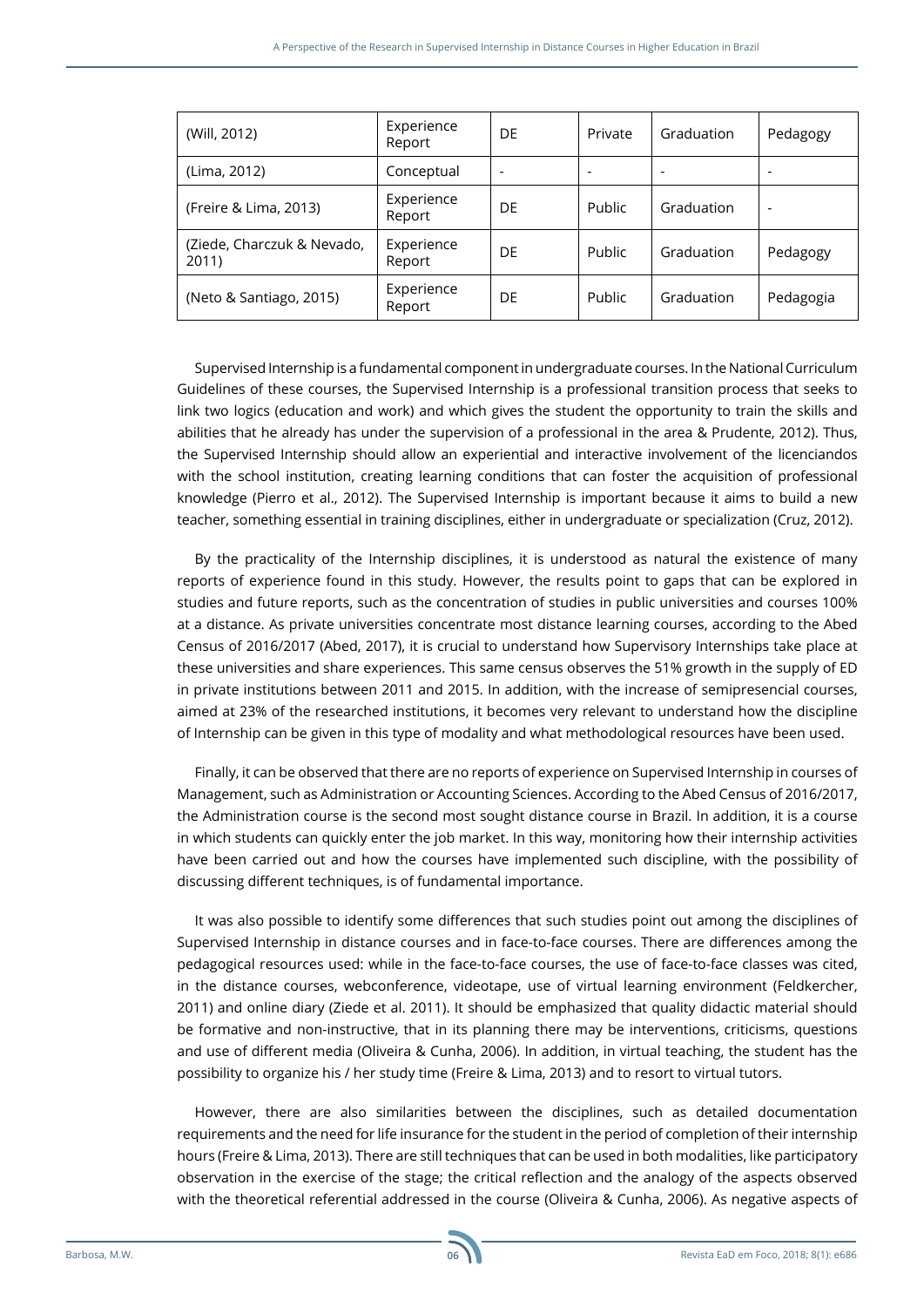the Supervised Internship carried out at a distance, there were reports of difficulties of a more careful follow-up with the students, with the granting institutions and the developed actions, the lack of structure for practical workshops, absence or lack of communication with the academics (Freire & Lima, 2013).

To show the evolution of the research in recent years, Graph 1 presents the number of articles published per year, within the sample analyzed in this study. It can be observed that the articles are concentrated between the years of 2010 and 2013, and studies published in the last two years have not been observed.



**Graphic 1**: Articles published per year.

## **5**. Conclusion / Final Considerations

The objective of this study was to carry out an exploratory study to characterize the research on Supervised Internship in distance courses in Brazil. Through a review of the literature, the main characteristics of the studies carried out up until then were identified. The study observed a concentration of published works of the type of experience report and that such reports are concentrated in 100% distance courses, taught in public universities, undergraduate courses and teacher training, especially in the area of Pedagogy. As a contribution of this work, besides the observation of this panorama of publications, the identification of research gaps in the area, such as the lack of reports of the orientation of Internship in courses of the Management area, in private universities and covering the blended modality , a trend for universities in Brazil.As limitations of this work, it is possible to highlight the fact that the research was carried out on the web, which may make it difficult to limit a more specific scope for the search. Initially, the searches were conducted in qualified journals in the area of Education, such as Linhas Críticas, EAD em Foco and Revista de Novas Tecnologias na Educação. However, the number of articles found in these journals was small, which motivated the expansion of the search for the entire web. In any case, the study points out relevant trends and gaps for Supervised Internship research. In addition, other more specific scientific bases, such as, SciELO, Edubase, Periódicos Capes and the collections of publications of great public universities that share their master's and doctoral researches can be used.

As future work, we intend to investigate the practice of Supervised Internship in courses of Management, such as Administration and Accounting Sciences at a distance, seeking to verify what methods have been applied in such courses. Another line of promising research is the study of this subject in blended courses.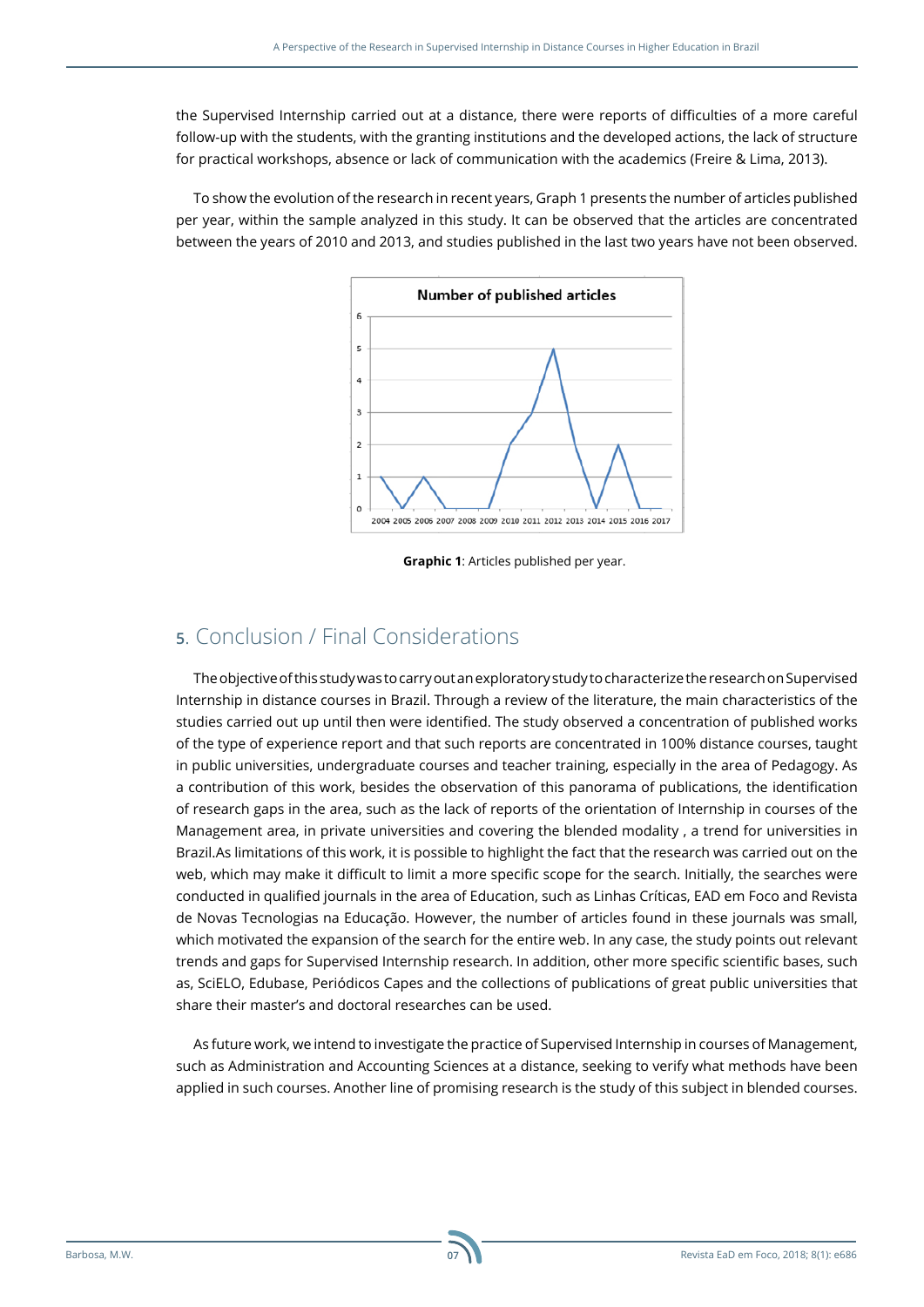### **6**. References

Abed (2017). *Abed Census 2016/2017*. Available at: [http://abed.org.br/censoead2016/Censo\\_EAD\\_2016\\_](http://abed.org.br/censoead2016/Censo_EAD_2016_english.pdf) [english.pdf](http://abed.org.br/censoead2016/Censo_EAD_2016_english.pdf)

Cruz, J.A. S. (2012). Supervised Internship: fundamental for professional growth. C*adernos de Educação, Tecnologia e Sociedade, 3* (1), 1-10.<http://doi.org/10.14571/cets.v3.1-10p>

Feldkercher, N. (2011). *The internship in teacher training and distance learning: the experience of the Mathematics course at UFPel*. Federal University of Pelotas.

Freire, W. C. C. & Lima, D. C. B. P. (2013). Curricular Internship in EAD: challenges and possibilities in the degree of a UAB pole. *Revelli - Journal of Education, Language and Literature of Inhumas, 5* (2), 81-99.

Kanashiro, D.S.K., Noal, M.L., Rocha, P. G. da & Burigato, S. (2011). The Supervised Internship in EAD / UFMS undergraduate courses: methods, results and challenges. *New Technologies Magazine in Education (Renote), 9* (2).

Lima, D. C. B. P. (2012). *Didactics and Curricular Internship in distance teacher training courses, 1792-1803*. Brasília: Liber Book.

Medina, A. C. R. & Prudente, P. L. G. (2012). Supervised Internship of the Physical Education course - Licenciatura, distance modality, of Fumec University: an experience report. *Paideia, 9* (12), 187-206.

Moraes, M.S. de (2015). Teaching Internship and extension projects in a foreign language degree in EaD in Espírito Santo. *EaD In Focus, 5* (3), 128-141.

Neto, J.B. & Santiago, E. (2015). *Curricular Internship: permanences and changes in a structuring time space of teacher training*. Critical Lines, 46, 584-605.

Oliveira, E. S. G. & Cunha, V. L. (2006). The Supervised Internship in continuing distance teacher education: challenges to overcome and construction of new subjectivities. *Journal of Distance Education, 5* (14), 1-18.

Patatt, C. R. (2010). The Supervised Internship in the distance writing course: report of practical experience. *Languages and Citizenship, 12*, 1-11.

Pierro, G. M. S., Santos, M. C. A. dos & Drummond, R. (2012). *Supervised Internship: issues and challenges in teacher education in EaD*. In the International Symposium on Distance Education (pp. 1-9).

Raabe, R. O. & Cybis, W.A. (2004). Virtual Distance Stage: a case study for the teaching of Usability Engineering. *New Technologies Magazine in Education (Renote), 2* (1), 1-10.

Santos, A. A. M. & Sabbatini, M. (2013). *The presence and the virtual in the EaD: reflection on the supervised stage in this context*. In VII National Symposium of the Brazilian Association of Researchers in Cyberculture. Curitiba, PR.

Silva, I. M. M., Freitas, J. M. de & Alcoforado, L. (2010). *Supervised Internship in Distance Education*. In Annals of the 16th International Congress on Distance Education Abed. Foz do Iguaçu, PR. (pp. 1-10).

Wangenheim, C.G. von, Kochanski, D. & Savi, R. (2009). *Systematic review on the evaluation of games aimed at learning Software Engineering in Brazil*. In Software Engineering Teaching Forum (FEES), Brazilian Symposium on Software Engineering (SBES). Fortaleza, CE.